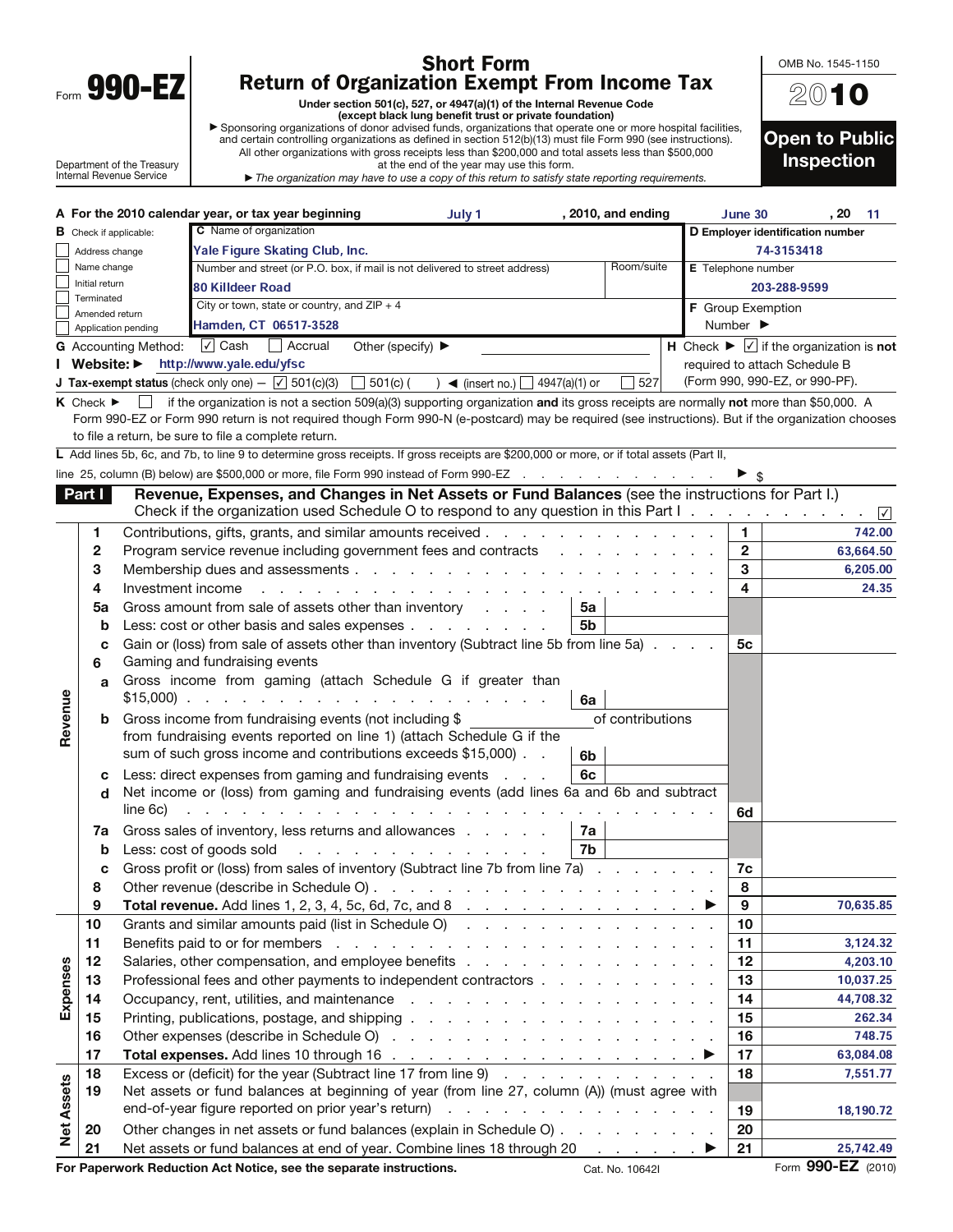|                | Form 990-EZ (2010)                                                                                                                                                                                                       |                                                                                                                 |                                   |                                                  |          | Page 2                                               |
|----------------|--------------------------------------------------------------------------------------------------------------------------------------------------------------------------------------------------------------------------|-----------------------------------------------------------------------------------------------------------------|-----------------------------------|--------------------------------------------------|----------|------------------------------------------------------|
|                | <b>Balance Sheets.</b> (see the instructions for Part II.)<br>Part II<br>Check if the organization used Schedule O to respond to any question in this Part II.                                                           |                                                                                                                 |                                   |                                                  |          |                                                      |
|                |                                                                                                                                                                                                                          |                                                                                                                 |                                   | (A) Beginning of year                            |          | (B) End of year                                      |
| 22             | Cash, savings, and investments                                                                                                                                                                                           |                                                                                                                 |                                   | 19.616.70 22                                     |          | 26,920.49                                            |
| 23             | Land and buildings.<br>and the company of the company of                                                                                                                                                                 |                                                                                                                 |                                   |                                                  | 23       |                                                      |
| 24             | Other assets (describe in Schedule O)<br><b>Contract Contract</b>                                                                                                                                                        |                                                                                                                 |                                   | 470.00 24                                        |          | 1,477.00                                             |
| 25             | Total assets.<br>and a state of the state                                                                                                                                                                                |                                                                                                                 |                                   | 20,086.70 25                                     |          | 28,397.49                                            |
| 26             | Total liabilities (describe in Schedule O)                                                                                                                                                                               |                                                                                                                 |                                   | 1,895.98 26                                      |          | 2,655.00                                             |
| 27             | Net assets or fund balances (line 27 of column (B) must agree with line 21)                                                                                                                                              |                                                                                                                 |                                   | 18,190.72 27                                     |          | 25,742.49                                            |
| Part III       | Statement of Program Service Accomplishments (see the instructions for Part III.)                                                                                                                                        |                                                                                                                 |                                   |                                                  |          | <b>Expenses</b>                                      |
|                | Check if the organization used Schedule O to respond to any question in this Part III                                                                                                                                    |                                                                                                                 |                                   | $\overline{\sqrt{2}}$<br>a na                    |          | (Required for section                                |
|                | What is the organization's primary exempt purpose?                                                                                                                                                                       | Educational & recreational programs involving skating                                                           |                                   |                                                  |          | 501(c)(3) and 501(c)(4)<br>organizations and section |
|                | Describe what was achieved in carrying out the organization's exempt purposes. In a clear and concise manner, describe                                                                                                   |                                                                                                                 |                                   |                                                  |          | 4947(a)(1) trusts; optional                          |
|                | the services provided, the number of persons benefited, and other relevant information for each program title.                                                                                                           |                                                                                                                 |                                   |                                                  |          | for others.)                                         |
| 28             | Professional instruction and practice ice for Fall and Winter sessions and special events (show).                                                                                                                        |                                                                                                                 |                                   |                                                  |          |                                                      |
|                | Club has 149 basic skills members and 40 advanced members.                                                                                                                                                               |                                                                                                                 |                                   |                                                  |          |                                                      |
|                |                                                                                                                                                                                                                          |                                                                                                                 |                                   |                                                  |          |                                                      |
|                | (Grants \$                                                                                                                                                                                                               | If this amount includes foreign grants, check here .                                                            |                                   |                                                  | 28a      | 54,445.57                                            |
| 29             | Run a member club of the United States Figure Skating Association (USFSA), which includes administrative<br>assistant, publicity, dues for national organization for club and for each individual, office expenses, etc. |                                                                                                                 |                                   |                                                  |          |                                                      |
|                |                                                                                                                                                                                                                          |                                                                                                                 |                                   |                                                  |          |                                                      |
|                | (Grants \$                                                                                                                                                                                                               | If this amount includes foreign grants, check here                                                              |                                   |                                                  | 29a      | 7,639.76                                             |
| 30             |                                                                                                                                                                                                                          |                                                                                                                 |                                   |                                                  |          |                                                      |
|                |                                                                                                                                                                                                                          |                                                                                                                 |                                   |                                                  |          |                                                      |
|                |                                                                                                                                                                                                                          |                                                                                                                 |                                   |                                                  |          |                                                      |
|                | (Grants \$                                                                                                                                                                                                               | If this amount includes foreign grants, check here                                                              |                                   |                                                  | 30a      |                                                      |
|                | 31 Other program services (describe in Schedule O)                                                                                                                                                                       | and the state of the state of the state of the state of the state of the state of the state of the state of the |                                   |                                                  |          |                                                      |
|                | (Grants \$                                                                                                                                                                                                               | ) If this amount includes foreign grants, check here                                                            |                                   |                                                  | 31a      |                                                      |
|                | 32 Total program service expenses (add lines 28a through 31a)                                                                                                                                                            |                                                                                                                 |                                   |                                                  | 32       | 62,085.33                                            |
| <b>Part IV</b> | List of Officers, Directors, Trustees, and Key Employees. List each one even if not compensated. (see the instructions for Part IV.)                                                                                     |                                                                                                                 |                                   |                                                  |          |                                                      |
|                | Check if the organization used Schedule O to respond to any question in this Part IV                                                                                                                                     |                                                                                                                 |                                   |                                                  |          |                                                      |
|                | (a) Name and address                                                                                                                                                                                                     | (b) Title and average<br>hours per week                                                                         | (c) Compensation<br>(If not paid, | (d) Contributions to<br>employee benefit plans & |          | (e) Expense<br>account and                           |
|                |                                                                                                                                                                                                                          | devoted to position                                                                                             | enter $-0$ -.)                    | deferred compensation                            |          | other allowances                                     |
|                | <b>Michael Fischer</b><br>80 Killdeer Road, Hamden, CT 06517                                                                                                                                                             | President (6)                                                                                                   | 0                                 |                                                  | $\bf{0}$ | 0                                                    |
|                | <b>Roberta Nesheim</b>                                                                                                                                                                                                   |                                                                                                                 |                                   |                                                  |          |                                                      |
|                | 5 Whiting Court, Northford, CT 06472                                                                                                                                                                                     | VP, Basic Skills Chair (6)                                                                                      | 0                                 |                                                  | 0        | 0                                                    |
|                | <b>Mary Lee</b>                                                                                                                                                                                                          |                                                                                                                 |                                   |                                                  |          |                                                      |
|                | 70 Lyon Street, New Haven, CT 06511                                                                                                                                                                                      | <b>Membership Chair (6)</b>                                                                                     |                                   |                                                  | 0        | 0                                                    |
|                | <b>Alice Fischer</b>                                                                                                                                                                                                     |                                                                                                                 | 0                                 |                                                  |          |                                                      |
|                | 80 Killdeer Road, Hamden, CT 06517                                                                                                                                                                                       | <b>IT Director / Treasurer (5)</b>                                                                              | 0                                 |                                                  | 0        | 0                                                    |
|                | <b>Bonnie Collier</b>                                                                                                                                                                                                    |                                                                                                                 |                                   |                                                  |          |                                                      |
|                | 344 West River Road, Orange, CT 06477                                                                                                                                                                                    | <b>Test Chair (2)</b>                                                                                           | 0                                 |                                                  | 0        | 0                                                    |
|                | <b>Nancy Brittingham</b>                                                                                                                                                                                                 | Secretary (4)                                                                                                   |                                   |                                                  |          |                                                      |
|                | 139 Walkley Hill Road, Haddam, CT 06438                                                                                                                                                                                  |                                                                                                                 | 0                                 |                                                  | 0        | 0                                                    |
|                | <b>Martina Brueckner</b>                                                                                                                                                                                                 | Director (1)                                                                                                    |                                   |                                                  |          |                                                      |
|                | 16 Beechwood Road, Woodbridge, CT 06525                                                                                                                                                                                  |                                                                                                                 | 0                                 |                                                  | 0        | 0                                                    |
|                | <b>Paul Hawkshaw</b>                                                                                                                                                                                                     | Director (1)                                                                                                    |                                   |                                                  |          |                                                      |
|                | 550 Prospect Street, New Haven, CT 06511                                                                                                                                                                                 |                                                                                                                 | 0                                 |                                                  | 0        | 0                                                    |
|                |                                                                                                                                                                                                                          |                                                                                                                 |                                   |                                                  |          |                                                      |
|                |                                                                                                                                                                                                                          |                                                                                                                 |                                   |                                                  |          |                                                      |
|                |                                                                                                                                                                                                                          |                                                                                                                 |                                   |                                                  |          |                                                      |
|                |                                                                                                                                                                                                                          |                                                                                                                 |                                   |                                                  |          |                                                      |
|                |                                                                                                                                                                                                                          |                                                                                                                 |                                   |                                                  |          |                                                      |
|                |                                                                                                                                                                                                                          |                                                                                                                 |                                   |                                                  |          |                                                      |
|                |                                                                                                                                                                                                                          |                                                                                                                 |                                   |                                                  |          |                                                      |
|                |                                                                                                                                                                                                                          |                                                                                                                 |                                   |                                                  |          |                                                      |
|                |                                                                                                                                                                                                                          |                                                                                                                 |                                   |                                                  |          |                                                      |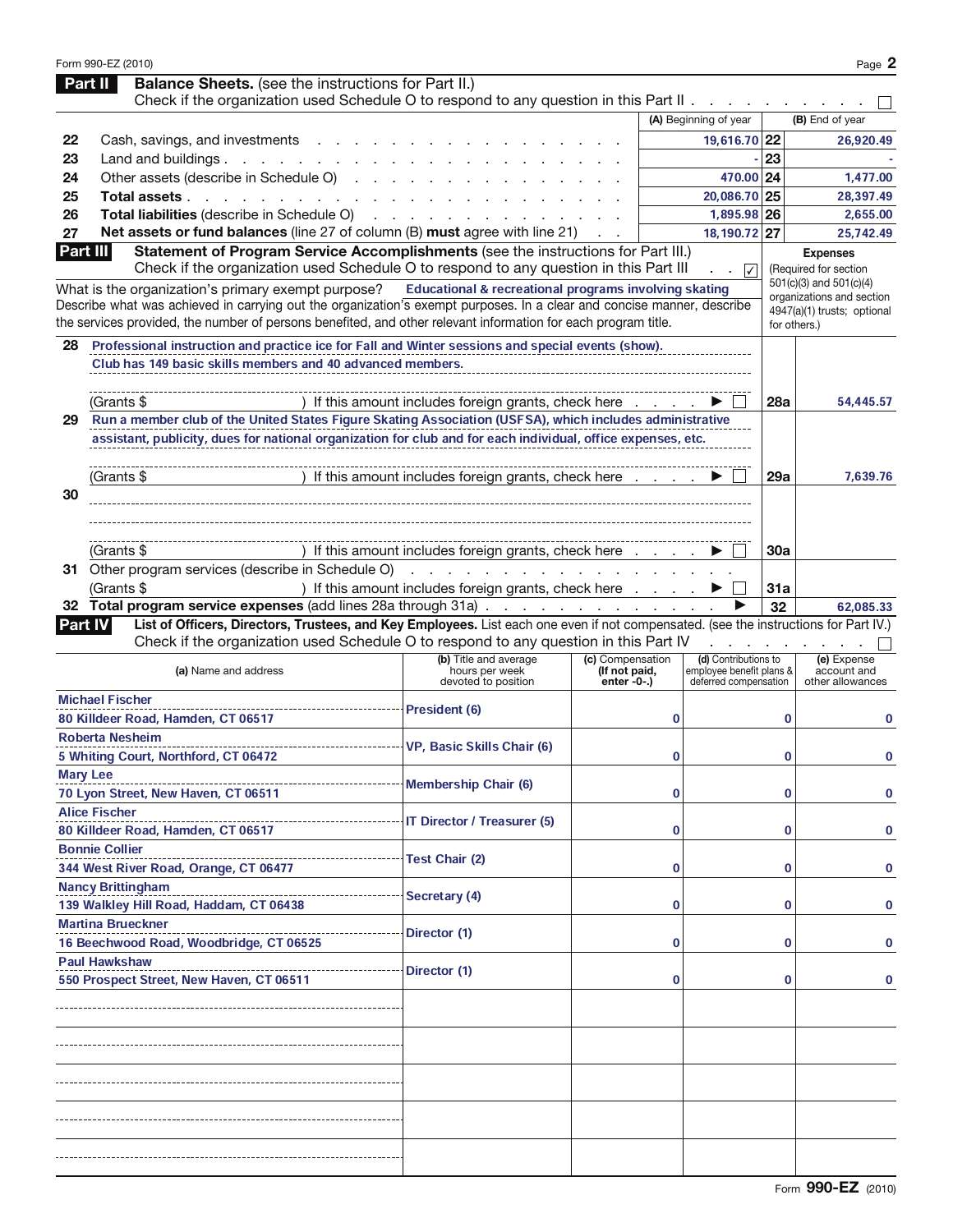|          | Form 990-EZ (2010)                                                                                                                                                                                                                                                                                                                                                                  |                 |            | Page 3                       |
|----------|-------------------------------------------------------------------------------------------------------------------------------------------------------------------------------------------------------------------------------------------------------------------------------------------------------------------------------------------------------------------------------------|-----------------|------------|------------------------------|
| Part V   | <b>Other Information</b> (Note the statement requirements in the instructions for Part V.)<br>Check if the organization used Schedule O to respond to any question in this Part V                                                                                                                                                                                                   |                 |            |                              |
|          |                                                                                                                                                                                                                                                                                                                                                                                     |                 | Yes        | No                           |
| 33       | Did the organization engage in any activity not previously reported to the IRS? If "Yes," provide a detailed                                                                                                                                                                                                                                                                        | 33              |            | $\checkmark$                 |
| 34       | Were any significant changes made to the organizing or governing documents? If "Yes," attach a conformed<br>copy of the amended documents if they reflect a change to the organization's name. Otherwise, explain the<br>change on Schedule O (see instructions)<br>and a series of the contract of the contract of the contract of the contract of the contract of the contract of | 34              |            |                              |
| 35       | If the organization had income from business activities, such as those reported on lines 2, 6a, and 7a (among others), but<br>not reported on Form 990-T, explain in Schedule O why the organization did not report the income on Form 990-T.                                                                                                                                       |                 |            |                              |
| a        | Did the organization have unrelated business gross income of \$1,000 or more or was it a section $501(c)(4)$ ,<br>501(c)(5), or 501(c)(6) organization subject to section 6033(e) notice, reporting, and proxy tax requirements?                                                                                                                                                    | 35a             |            | ✓                            |
| b        | If "Yes," has it filed a tax return on Form 990-T for this year (see instructions)?                                                                                                                                                                                                                                                                                                 | 35b             |            |                              |
| 36       | Did the organization undergo a liquidation, dissolution, termination, or significant disposition of net assets<br>during the year? If "Yes," complete applicable parts of Schedule N<br>and a series of the contract of the contract of                                                                                                                                             | 36              |            |                              |
| 37a      | Enter amount of political expenditures, direct or indirect, as described in the instructions. $\blacktriangleright$   37a                                                                                                                                                                                                                                                           |                 |            |                              |
| b<br>38a | Did the organization borrow from, or make any loans to, any officer, director, trustee, or key employee or were                                                                                                                                                                                                                                                                     | 37 <sub>b</sub> |            |                              |
|          | any such loans made in a prior year and still outstanding at the end of the tax year covered by this return?                                                                                                                                                                                                                                                                        | 38a             |            | $\checkmark$                 |
| b<br>39  | If "Yes," complete Schedule L, Part II and enter the total amount involved<br>38b<br>Section 501(c)(7) organizations. Enter:                                                                                                                                                                                                                                                        |                 |            |                              |
| а<br>b   | Initiation fees and capital contributions included on line 9<br><b>39a</b><br>Gross receipts, included on line 9, for public use of club facilities<br>39 <sub>b</sub>                                                                                                                                                                                                              |                 |            |                              |
| 40a      | Section 501(c)(3) organizations. Enter amount of tax imposed on the organization during the year under:<br>section 4911 ▶<br>$; section 4912 \rightarrow$ ; section 4955                                                                                                                                                                                                            |                 |            |                              |
| b        | Section 501(c)(3) and 501(c)(4) organizations. Did the organization engage in any section 4958 excess benefit<br>transaction during the year, or did it engage in an excess benefit transaction in a prior year that has not been                                                                                                                                                   |                 |            |                              |
|          | reported on any of its prior Forms 990 or 990-EZ? If "Yes," complete Schedule L, Part I.                                                                                                                                                                                                                                                                                            | 40b             |            |                              |
| c        | Section 501(c)(3) and 501(c)(4) organizations. Enter amount of tax imposed on<br>organization managers or disqualified persons during the year under sections 4912,                                                                                                                                                                                                                 |                 |            |                              |
| d        | Section 501(c)(3) and 501(c)(4) organizations. Enter amount of tax on line 40c                                                                                                                                                                                                                                                                                                      |                 |            |                              |
| е        | All organizations. At any time during the tax year, was the organization a party to a prohibited tax shelter                                                                                                                                                                                                                                                                        | 40e             |            |                              |
| 41       | List the states with which a copy of this return is filed. $\blacktriangleright$ none                                                                                                                                                                                                                                                                                               |                 |            |                              |
| 42a      | The organization's books are in care of > Alice E. Fischer<br>Telephone no. ▶<br>--------------------------------                                                                                                                                                                                                                                                                   | 203-288-9599    |            |                              |
|          | Located at ▶ 80 Killdeer Road, Hamden, CT<br>$ZIP + 4$                                                                                                                                                                                                                                                                                                                              | 06517-3528      |            |                              |
| b        | At any time during the calendar year, did the organization have an interest in or a signature or other authority<br>over a financial account in a foreign country (such as a bank account, securities account, or other financial                                                                                                                                                   | 42b             | Yes No     | $\checkmark$                 |
|          | If "Yes," enter the name of the foreign country: ▶<br>See the instructions for exceptions and filing requirements for Form TD F 90-22.1, Report of Foreign Bank<br>and Financial Accounts.                                                                                                                                                                                          |                 |            |                              |
|          | At any time during the calendar year, did the organization maintain an office outside of the U.S.?<br>If "Yes," enter the name of the foreign country: ▶                                                                                                                                                                                                                            | 42c             |            |                              |
| 43       | Section 4947(a)(1) nonexempt charitable trusts filing Form 990-EZ in lieu of Form 1041-Check here<br>and enter the amount of tax-exempt interest received or accrued during the tax year $\ldots$ $\ldots$<br>43                                                                                                                                                                    |                 |            | $\mathbf{L}$                 |
|          |                                                                                                                                                                                                                                                                                                                                                                                     |                 |            |                              |
| 44a      | Did the organization maintain any donor advised funds during the year? If "Yes," Form 990 must be                                                                                                                                                                                                                                                                                   |                 | <b>Yes</b> | No                           |
| b        | Did the organization operate one or more hospital facilities during the year? If "Yes," Form 990 must be<br>completed instead of Form 990-EZ<br>and a construction of the construction of the construction of the construction of the construction of the construction of the construction of the construction of the construction of the construction of the construction of       | 44a<br>44b      |            |                              |
| с        | Did the organization receive any payments for indoor tanning services during the year?                                                                                                                                                                                                                                                                                              | 44c             |            | $\checkmark$<br>$\checkmark$ |
| d        | If "Yes" to line 44c, has the organization filed a Form 720 to report these payments? If "No," provide an<br>explanation in Schedule O response to the contract of the contract of the contract of the contract of the contract of the contract of the contract of the contract of the contract of the contract of the contract of the cont                                         | 44d             |            |                              |

Form 990-EZ (2010)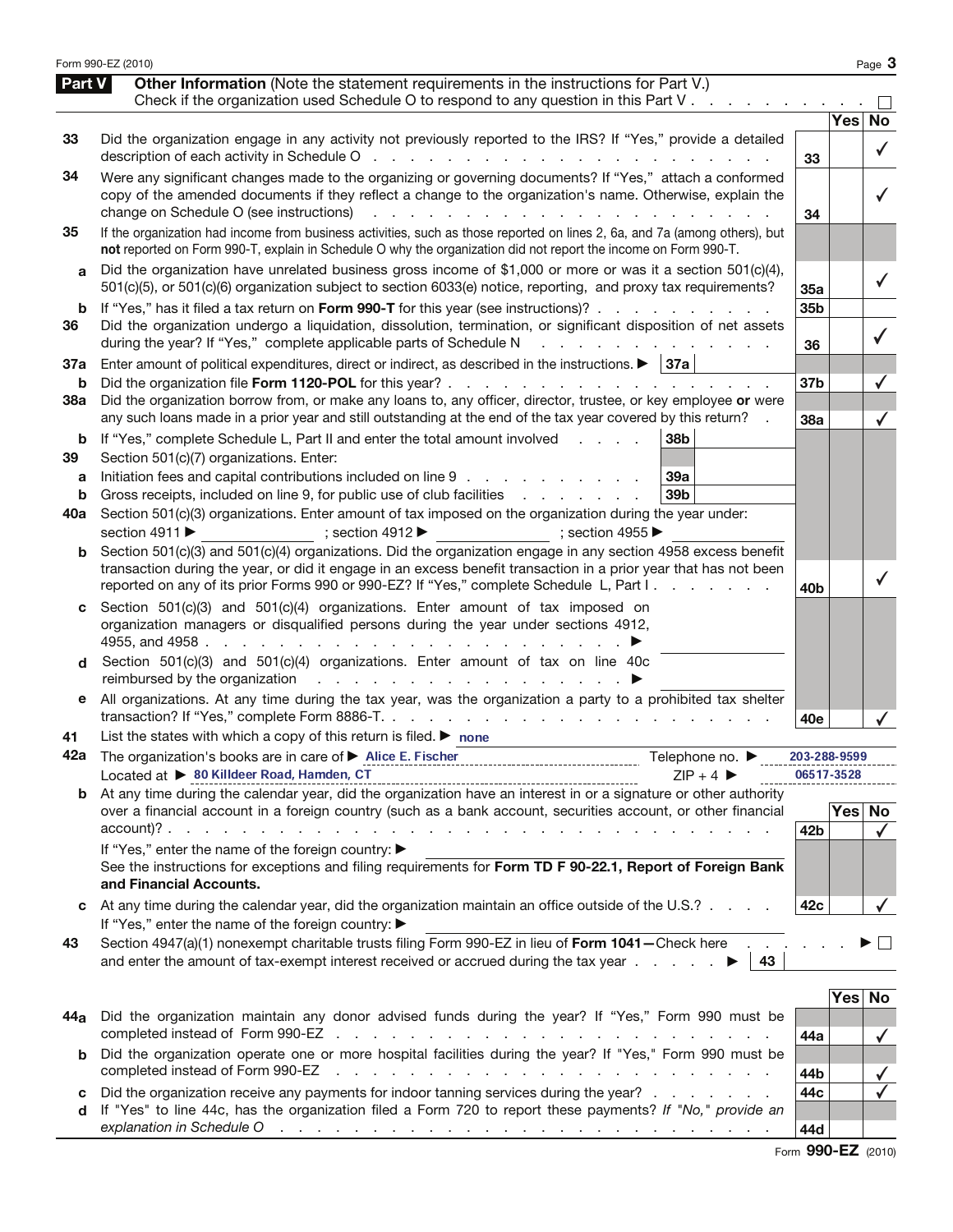|                                            | Form 990-EZ (2010) |                                                                                                                                                                                                                                                                         |                       |                                          |                          |                           | Page 4           |
|--------------------------------------------|--------------------|-------------------------------------------------------------------------------------------------------------------------------------------------------------------------------------------------------------------------------------------------------------------------|-----------------------|------------------------------------------|--------------------------|---------------------------|------------------|
|                                            |                    |                                                                                                                                                                                                                                                                         |                       |                                          |                          |                           | Yes<br>No        |
| 45                                         |                    | Is any related organization a controlled entity of the organization within the meaning of section 512(b)(13)?                                                                                                                                                           |                       |                                          |                          | 45                        |                  |
| a                                          |                    | Did the organization receive any payment from or engage in any transaction with a controlled entity within the<br>meaning of section 512(b)(13)? If "Yes," Form 990 and Schedule R may need to be completed instead of                                                  |                       |                                          |                          |                           |                  |
|                                            |                    |                                                                                                                                                                                                                                                                         |                       |                                          |                          | 45a                       |                  |
| 46                                         |                    | Did the organization engage, directly or indirectly, in political campaign activities on behalf of or in opposition                                                                                                                                                     |                       |                                          |                          |                           |                  |
|                                            |                    | to candidates for public office? If "Yes," complete Schedule C, Part I                                                                                                                                                                                                  |                       |                                          |                          | 46                        |                  |
| <b>Part VI</b>                             |                    | Section 501(c)(3) organizations and section 4947(a)(1) nonexempt charitable trusts only. All section<br>501(c)(3) organizations and section 4947(a)(1) nonexempt charitable trusts must answer questions 47-49b<br>and 52, and complete the tables for lines 50 and 51. |                       |                                          |                          |                           |                  |
|                                            |                    | Check if the organization used Schedule O to respond to any question in this Part VI                                                                                                                                                                                    |                       |                                          |                          |                           |                  |
|                                            |                    |                                                                                                                                                                                                                                                                         |                       |                                          |                          |                           | <b>Yes</b><br>No |
| 47                                         |                    | Did the organization engage in lobbying activities? If "Yes," complete Schedule C, Part II                                                                                                                                                                              |                       |                                          |                          | 47                        |                  |
| 48                                         |                    | Is the organization a school as described in section $170(b)(1)(A)(ii)$ ? If "Yes," complete Schedule E                                                                                                                                                                 |                       |                                          |                          | 48                        |                  |
| 49a                                        |                    | Did the organization make any transfers to an exempt non-charitable related organization?                                                                                                                                                                               |                       |                                          |                          | 49а                       |                  |
| b                                          |                    | If "Yes," was the related organization a section 527 organization?                                                                                                                                                                                                      |                       |                                          |                          | 49b                       |                  |
| 50                                         |                    | Complete this table for the organization's five highest compensated employees (other than officers, directors, trustees and key<br>employees) who each received more than \$100,000 of compensation from the organization. If there is none, enter "None."              |                       |                                          |                          |                           |                  |
|                                            |                    |                                                                                                                                                                                                                                                                         | (b) Title and average | (c) Compensation                         | (d) Contributions to     |                           | (e) Expense      |
|                                            |                    | (a) Name and address of each employee paid more                                                                                                                                                                                                                         | hours per week        |                                          | employee benefit plans & |                           | account and      |
| <b>None</b>                                |                    | than \$100,000                                                                                                                                                                                                                                                          | devoted to position   |                                          | deferred compensation    |                           | other allowances |
|                                            |                    |                                                                                                                                                                                                                                                                         |                       |                                          |                          |                           |                  |
|                                            |                    |                                                                                                                                                                                                                                                                         |                       |                                          |                          |                           |                  |
|                                            |                    |                                                                                                                                                                                                                                                                         |                       |                                          |                          |                           |                  |
|                                            |                    |                                                                                                                                                                                                                                                                         |                       |                                          |                          |                           |                  |
|                                            |                    |                                                                                                                                                                                                                                                                         |                       |                                          |                          |                           |                  |
|                                            |                    |                                                                                                                                                                                                                                                                         |                       |                                          |                          |                           |                  |
|                                            |                    |                                                                                                                                                                                                                                                                         |                       |                                          |                          |                           |                  |
|                                            |                    |                                                                                                                                                                                                                                                                         |                       |                                          |                          |                           |                  |
|                                            |                    |                                                                                                                                                                                                                                                                         |                       |                                          |                          |                           |                  |
| f                                          |                    | Total number of other employees paid over \$100,000 ▶                                                                                                                                                                                                                   |                       |                                          |                          |                           |                  |
| 51                                         |                    | Complete this table for the organization's five highest compensated independent contractors who each received more than                                                                                                                                                 |                       |                                          |                          |                           |                  |
|                                            |                    | \$100,000 of compensation from the organization. If there is none, enter "None."                                                                                                                                                                                        |                       |                                          |                          |                           |                  |
|                                            |                    | (a) Name and address of each independent contractor paid more than \$100,000                                                                                                                                                                                            |                       |                                          | (b) Type of service      |                           | (c) Compensation |
| <b>None</b>                                |                    |                                                                                                                                                                                                                                                                         |                       |                                          |                          |                           |                  |
|                                            |                    |                                                                                                                                                                                                                                                                         |                       |                                          |                          |                           |                  |
|                                            |                    |                                                                                                                                                                                                                                                                         |                       |                                          |                          |                           |                  |
|                                            |                    |                                                                                                                                                                                                                                                                         |                       |                                          |                          |                           |                  |
|                                            |                    |                                                                                                                                                                                                                                                                         |                       |                                          |                          |                           |                  |
|                                            |                    |                                                                                                                                                                                                                                                                         |                       |                                          |                          |                           |                  |
|                                            |                    |                                                                                                                                                                                                                                                                         |                       |                                          |                          |                           |                  |
|                                            |                    |                                                                                                                                                                                                                                                                         |                       |                                          |                          |                           |                  |
|                                            |                    |                                                                                                                                                                                                                                                                         |                       |                                          |                          |                           |                  |
|                                            |                    | d Total number of other independent contractors each receiving over \$100,000                                                                                                                                                                                           |                       |                                          |                          |                           |                  |
| 52                                         |                    | Did the organization complete Schedule A? Note: All section $501(c)(3)$ organizations and $4947(a)(1)$                                                                                                                                                                  |                       |                                          |                          |                           |                  |
|                                            |                    | nonexempt charitable trusts must attach a completed Schedule A                                                                                                                                                                                                          |                       | the contract of the contract of the con- |                          | $\sqrt{ }$ Yes            | No               |
|                                            |                    | Under penalties of perjury, I declare that I have examined this return, including accompanying schedules and statements, and to the best of my knowledge and belief, it is                                                                                              |                       |                                          |                          |                           |                  |
|                                            |                    | true, correct, and complete. Declaration of preparer (other than officer) is based on all information of which preparer has any knowledge.                                                                                                                              |                       |                                          |                          |                           |                  |
|                                            |                    |                                                                                                                                                                                                                                                                         |                       |                                          |                          |                           |                  |
|                                            |                    |                                                                                                                                                                                                                                                                         |                       |                                          |                          |                           |                  |
| Sign<br>Here                               |                    | Signature of officer                                                                                                                                                                                                                                                    |                       |                                          | Date                     |                           |                  |
|                                            |                    | Alice E. Fischer, Treasurer                                                                                                                                                                                                                                             |                       |                                          |                          |                           |                  |
|                                            |                    | Type or print name and title                                                                                                                                                                                                                                            |                       |                                          |                          |                           |                  |
|                                            |                    | Print/Type preparer's name                                                                                                                                                                                                                                              | Preparer's signature  | Date                                     |                          | <b>PTIN</b>               |                  |
|                                            |                    |                                                                                                                                                                                                                                                                         |                       |                                          | self-employed            |                           |                  |
|                                            |                    | Firm's name<br>▶                                                                                                                                                                                                                                                        |                       |                                          | Firm's EIN ▶             |                           |                  |
|                                            |                    | Firm's address ▶                                                                                                                                                                                                                                                        |                       |                                          | Phone no.                |                           |                  |
| Paid<br><b>Preparer</b><br><b>Use Only</b> |                    | May the IRS discuss this return with the preparer shown above? See instructions                                                                                                                                                                                         |                       |                                          | Check                    | Yes<br>Form 990-EZ (2010) |                  |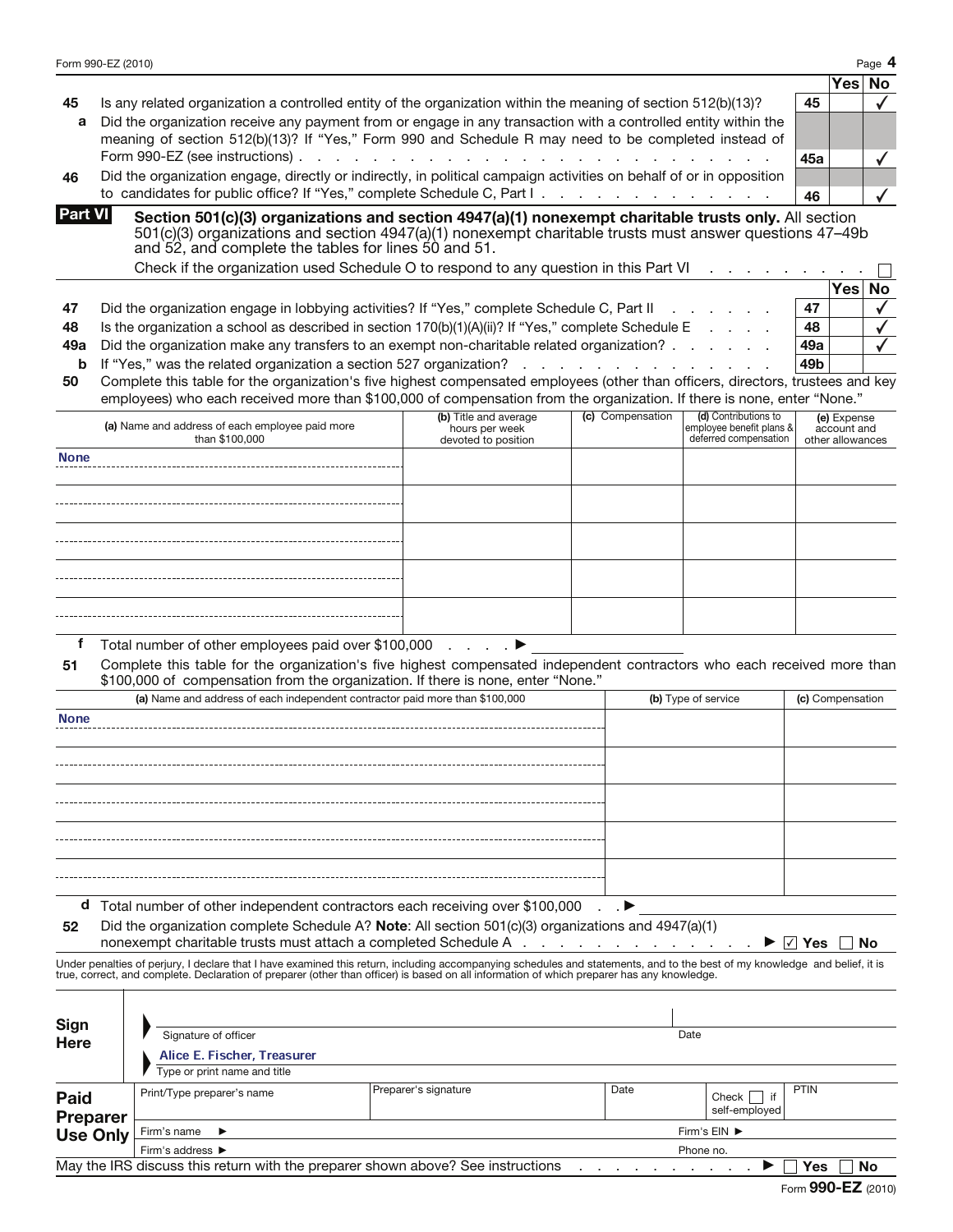SCHEDULE A (Form 990 or 990-EZ)

Department of the Treasury Internal Revenue Service

## Public Charity Status and Public Support

Complete if the organization is a section 501(c)(3) organization or a section 4947(a)(1) nonexempt charitable trust.

OMB No. 1545-0047 2010 **Open to Public** Inspection

Attach to Form 990 or Form 990-EZ.  $\triangleright$  See separate instructions.

|             | Name of the organization<br><b>Employer identification number</b>                                                                                                                                                                                                                                                                                                                                                                                                                                                                                       |                                                                                    |                                                                                                                                                                                                                                                                                                                                                                                                                                                                                                                                                                             |            |                                                                               |     |                                                                           |     |                                                                      |                            |
|-------------|---------------------------------------------------------------------------------------------------------------------------------------------------------------------------------------------------------------------------------------------------------------------------------------------------------------------------------------------------------------------------------------------------------------------------------------------------------------------------------------------------------------------------------------------------------|------------------------------------------------------------------------------------|-----------------------------------------------------------------------------------------------------------------------------------------------------------------------------------------------------------------------------------------------------------------------------------------------------------------------------------------------------------------------------------------------------------------------------------------------------------------------------------------------------------------------------------------------------------------------------|------------|-------------------------------------------------------------------------------|-----|---------------------------------------------------------------------------|-----|----------------------------------------------------------------------|----------------------------|
|             | Yale Figure Skating Club, Inc.<br>74-3153418                                                                                                                                                                                                                                                                                                                                                                                                                                                                                                            |                                                                                    |                                                                                                                                                                                                                                                                                                                                                                                                                                                                                                                                                                             |            |                                                                               |     |                                                                           |     |                                                                      |                            |
| Part I      |                                                                                                                                                                                                                                                                                                                                                                                                                                                                                                                                                         |                                                                                    | Reason for Public Charity Status (All organizations must complete this part.) See instructions.                                                                                                                                                                                                                                                                                                                                                                                                                                                                             |            |                                                                               |     |                                                                           |     |                                                                      |                            |
| 2<br>З<br>4 | The organization is not a private foundation because it is: (For lines 1 through 11, check only one box.)<br>$\Box$ A church, convention of churches, or association of churches described in section 170(b)(1)(A)(i).<br>□ A school described in section 170(b)(1)(A)(ii). (Attach Schedule E.)<br>$\Box$ A hospital or a cooperative hospital service organization described in <b>section 170(b)(1)(A)(iii).</b><br>$\Box$ A medical research organization operated in conjunction with a hospital described in section 170(b)(1)(A)(iii). Enter the |                                                                                    |                                                                                                                                                                                                                                                                                                                                                                                                                                                                                                                                                                             |            |                                                                               |     |                                                                           |     |                                                                      |                            |
| 5           |                                                                                                                                                                                                                                                                                                                                                                                                                                                                                                                                                         | hospital's name, city, and state:<br>section 170(b)(1)(A)(iv). (Complete Part II.) | An organization operated for the benefit of a college or university owned or operated by a governmental unit described in                                                                                                                                                                                                                                                                                                                                                                                                                                                   |            |                                                                               |     |                                                                           |     |                                                                      |                            |
| 6<br>7      |                                                                                                                                                                                                                                                                                                                                                                                                                                                                                                                                                         |                                                                                    | $\Box$ A federal, state, or local government or governmental unit described in section 170(b)(1)(A)(v).<br>□ An organization that normally receives a substantial part of its support from a governmental unit or from the general public<br>described in section 170(b)(1)(A)(vi). (Complete Part II.)                                                                                                                                                                                                                                                                     |            |                                                                               |     |                                                                           |     |                                                                      |                            |
| 8<br>9      |                                                                                                                                                                                                                                                                                                                                                                                                                                                                                                                                                         |                                                                                    | A community trust described in section 170(b)(1)(A)(vi). (Complete Part II.)<br>An organization that normally receives: (1) more than 331/ <sub>3</sub> % of its support from contributions, membership fees, and gross<br>receipts from activities related to its exempt functions—subject to certain exceptions, and (2) no more than 331/3% of its<br>support from gross investment income and unrelated business taxable income (less section 511 tax) from businesses<br>acquired by the organization after June 30, 1975. See section 509(a)(2). (Complete Part III.) |            |                                                                               |     |                                                                           |     |                                                                      |                            |
| 10<br>11    | Type I<br>$\Box$<br>a                                                                                                                                                                                                                                                                                                                                                                                                                                                                                                                                   |                                                                                    | $\Box$ An organization organized and operated exclusively to test for public safety. See section 509(a)(4).<br>An organization organized and operated exclusively for the benefit of, to perform the functions of, or to carry out the<br>purposes of one or more publicly supported organizations described in section 509(a)(1) or section 509(a)(2). See section<br>509(a)(3). Check the box that describes the type of supporting organization and complete lines 11e through 11h.<br><b>b</b> $\Box$ Type II                                                           |            | $\mathbf{c}$ $\Box$ Type III-Functionally integrated                          |     |                                                                           |     | $d \mid \cdot$                                                       | Type III–Other             |
|             | or section 509(a)(2).                                                                                                                                                                                                                                                                                                                                                                                                                                                                                                                                   |                                                                                    | $\mathbf{e}$ $\Box$ By checking this box, I certify that the organization is not controlled directly or indirectly by one or more disqualified persons<br>other than foundation managers and other than one or more publicly supported organizations described in section 509(a)(1)                                                                                                                                                                                                                                                                                         |            |                                                                               |     |                                                                           |     |                                                                      |                            |
| f<br>g      |                                                                                                                                                                                                                                                                                                                                                                                                                                                                                                                                                         | organization, check this box.                                                      | If the organization received a written determination from the IRS that it is a Type I, Type II, or Type III supporting<br>and a construction of the construction of the construction of the construction of the construction of the construction of the construction of the construction of the construction of the construction of the construction of<br>Since August 17, 2006, has the organization accepted any gift or contribution from any of the                                                                                                                    |            |                                                                               |     |                                                                           |     |                                                                      |                            |
|             | following persons?                                                                                                                                                                                                                                                                                                                                                                                                                                                                                                                                      |                                                                                    | (i) A person who directly or indirectly controls, either alone or together with persons described in (ii) and<br>(iii) below, the governing body of the supported organization? $\ldots$ , $\ldots$ , $\ldots$ , $\ldots$ , $\ldots$                                                                                                                                                                                                                                                                                                                                        |            |                                                                               |     |                                                                           |     |                                                                      | <b>Yes</b><br>No<br>11g(i) |
|             |                                                                                                                                                                                                                                                                                                                                                                                                                                                                                                                                                         |                                                                                    |                                                                                                                                                                                                                                                                                                                                                                                                                                                                                                                                                                             |            |                                                                               |     |                                                                           |     |                                                                      | 11g(ii)                    |
|             |                                                                                                                                                                                                                                                                                                                                                                                                                                                                                                                                                         |                                                                                    | (iii) A 35% controlled entity of a person described in (i) or (ii) above? $\ldots$ $\ldots$ $\ldots$                                                                                                                                                                                                                                                                                                                                                                                                                                                                        |            |                                                                               |     |                                                                           |     |                                                                      | 11g(iii)                   |
| h           |                                                                                                                                                                                                                                                                                                                                                                                                                                                                                                                                                         |                                                                                    | Provide the following information about the supported organization(s).                                                                                                                                                                                                                                                                                                                                                                                                                                                                                                      |            |                                                                               |     |                                                                           |     |                                                                      |                            |
|             | (i) Name of supported<br>organization                                                                                                                                                                                                                                                                                                                                                                                                                                                                                                                   | $(ii)$ EIN                                                                         | (iii) Type of organization  <br>(described on lines 1-9<br>above or IRC section<br>(see instructions))                                                                                                                                                                                                                                                                                                                                                                                                                                                                      |            | (iv) Is the organization<br>in col. (i) listed in your<br>governing document? |     | (v) Did you notify<br>the organization in<br>col. (i) of your<br>support? |     | (vi) is the<br>organization in col.<br>(i) organized in the<br>U.S.? | (vii) Amount of<br>support |
|             |                                                                                                                                                                                                                                                                                                                                                                                                                                                                                                                                                         |                                                                                    |                                                                                                                                                                                                                                                                                                                                                                                                                                                                                                                                                                             | <b>Yes</b> | No                                                                            | Yes | No                                                                        | Yes | No                                                                   |                            |
| (A)         |                                                                                                                                                                                                                                                                                                                                                                                                                                                                                                                                                         |                                                                                    |                                                                                                                                                                                                                                                                                                                                                                                                                                                                                                                                                                             |            |                                                                               |     |                                                                           |     |                                                                      |                            |
| (B)         |                                                                                                                                                                                                                                                                                                                                                                                                                                                                                                                                                         |                                                                                    |                                                                                                                                                                                                                                                                                                                                                                                                                                                                                                                                                                             |            |                                                                               |     |                                                                           |     |                                                                      |                            |
| (C)         |                                                                                                                                                                                                                                                                                                                                                                                                                                                                                                                                                         |                                                                                    |                                                                                                                                                                                                                                                                                                                                                                                                                                                                                                                                                                             |            |                                                                               |     |                                                                           |     |                                                                      |                            |
| (D)         |                                                                                                                                                                                                                                                                                                                                                                                                                                                                                                                                                         |                                                                                    |                                                                                                                                                                                                                                                                                                                                                                                                                                                                                                                                                                             |            |                                                                               |     |                                                                           |     |                                                                      |                            |
| (E)         |                                                                                                                                                                                                                                                                                                                                                                                                                                                                                                                                                         |                                                                                    |                                                                                                                                                                                                                                                                                                                                                                                                                                                                                                                                                                             |            |                                                                               |     |                                                                           |     |                                                                      |                            |

Total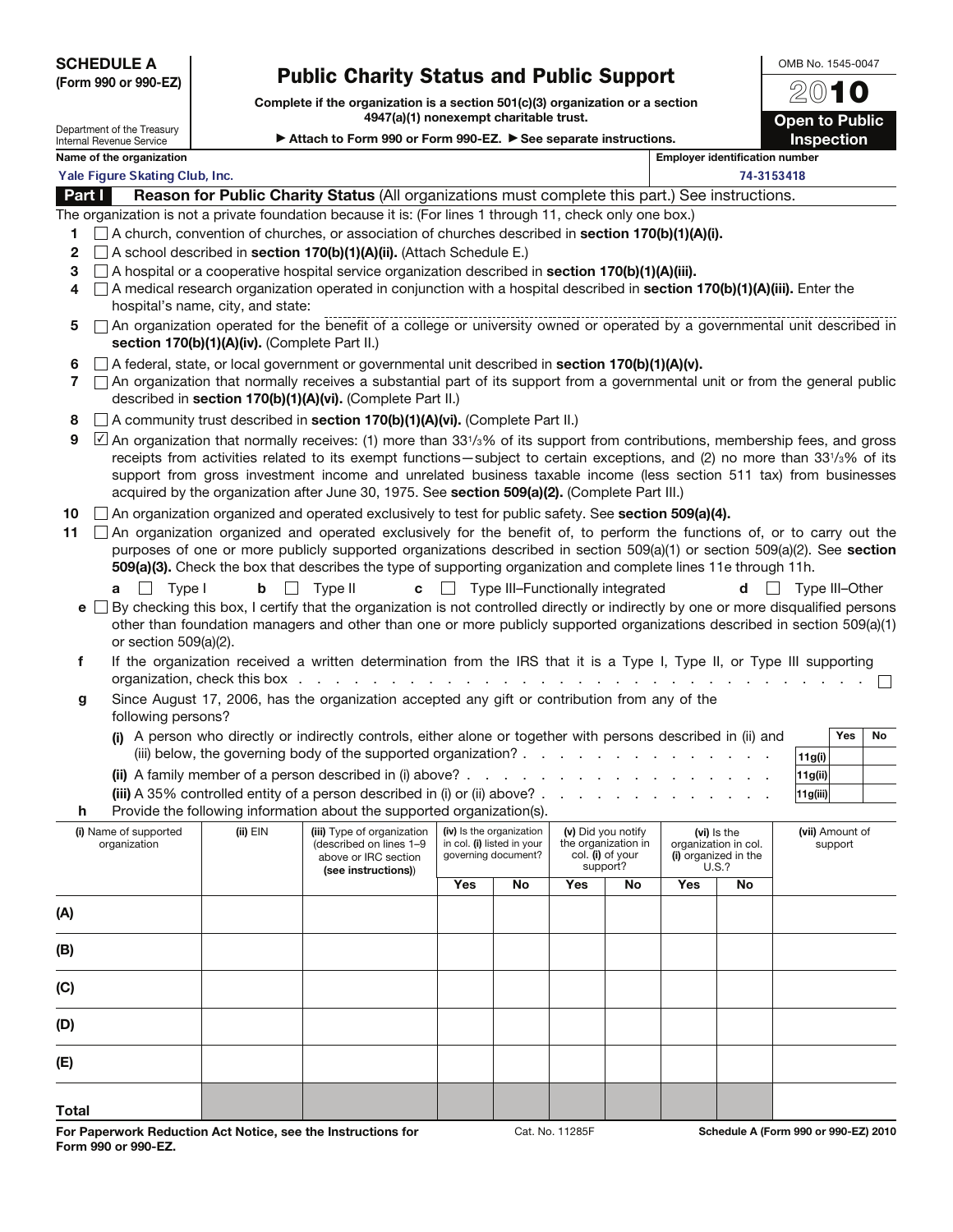|              | (Complete only if you checked the box on line 5, 7, or 8 of Part I or if the organization failed to qualify under                                                                                                                                                                                                                                                                                                                                                                         |          |          |            |            |                               |               |
|--------------|-------------------------------------------------------------------------------------------------------------------------------------------------------------------------------------------------------------------------------------------------------------------------------------------------------------------------------------------------------------------------------------------------------------------------------------------------------------------------------------------|----------|----------|------------|------------|-------------------------------|---------------|
|              | Part III. If the organization fails to qualify under the tests listed below, please complete Part III.)<br><b>Section A. Public Support</b>                                                                                                                                                                                                                                                                                                                                               |          |          |            |            |                               |               |
|              | Calendar year (or fiscal year beginning in) ▶                                                                                                                                                                                                                                                                                                                                                                                                                                             | (a) 2006 | (b) 2007 | $(c)$ 2008 | $(d)$ 2009 | $(e)$ 2010                    | (f) Total     |
| 1            | grants, contributions,<br>Gifts,<br>and<br>membership fees received. (Do not<br>include any "unusual grants.")                                                                                                                                                                                                                                                                                                                                                                            |          |          |            |            |                               |               |
| $\mathbf{2}$ | levied<br>Tax<br>revenues<br>for<br>the<br>organization's benefit and either paid<br>to or expended on its behalf                                                                                                                                                                                                                                                                                                                                                                         |          |          |            |            |                               |               |
| 3            | The value of services or facilities<br>furnished by a governmental unit to the<br>organization without charge                                                                                                                                                                                                                                                                                                                                                                             |          |          |            |            |                               |               |
| 4            | Total. Add lines 1 through 3.                                                                                                                                                                                                                                                                                                                                                                                                                                                             |          |          |            |            |                               |               |
| 5            | The portion of total contributions by<br>(other<br>each<br>person<br>than<br>a<br>governmental<br>unit<br>publicly<br>or<br>supported organization) included on<br>line 1 that exceeds 2% of the amount<br>shown on line 11, column $(f)$ .                                                                                                                                                                                                                                               |          |          |            |            |                               |               |
| 6            | <b>Public support.</b> Subtract line 5 from line 4.                                                                                                                                                                                                                                                                                                                                                                                                                                       |          |          |            |            |                               |               |
|              | <b>Section B. Total Support</b>                                                                                                                                                                                                                                                                                                                                                                                                                                                           |          |          |            |            |                               |               |
|              | Calendar year (or fiscal year beginning in) ▶                                                                                                                                                                                                                                                                                                                                                                                                                                             | (a) 2006 | (b) 2007 | $(c)$ 2008 | $(d)$ 2009 | (e) 2010                      | (f) Total     |
| 7            | Amounts from line 4<br>and the state of the state                                                                                                                                                                                                                                                                                                                                                                                                                                         |          |          |            |            |                               |               |
| 8            | Gross income from interest, dividends,<br>payments received on securities loans,<br>rents, royalties and income from similar<br>sources<br>and the state of the state of the                                                                                                                                                                                                                                                                                                              |          |          |            |            |                               |               |
| 9            | Net income from unrelated business<br>activities, whether or not the business<br>is regularly carried on<br>and a state of the                                                                                                                                                                                                                                                                                                                                                            |          |          |            |            |                               |               |
| 10           | Other income. Do not include gain or<br>loss from the sale of capital assets<br>(Explain in Part IV.)                                                                                                                                                                                                                                                                                                                                                                                     |          |          |            |            |                               |               |
| 11           | Total support. Add lines 7 through 10                                                                                                                                                                                                                                                                                                                                                                                                                                                     |          |          |            |            |                               |               |
| 12           | Gross receipts from related activities, etc. (see instructions)                                                                                                                                                                                                                                                                                                                                                                                                                           |          |          |            |            | 12                            |               |
| 13           | First five years. If the Form 990 is for the organization's first, second, third, fourth, or fifth tax year as a section 501(c)(3)                                                                                                                                                                                                                                                                                                                                                        |          |          |            |            |                               |               |
|              | organization, check this box and stop here reading the substitution of the state of the state of the state of the state of the state of the state of the state of the state of the state of the state of the state of the stat<br><b>Section C. Computation of Public Support Percentage</b>                                                                                                                                                                                              |          |          |            |            |                               |               |
| 14           | Public support percentage for 2010 (line 6, column (f) divided by line 11, column (f)                                                                                                                                                                                                                                                                                                                                                                                                     |          |          |            |            | 14                            | $\frac{0}{0}$ |
| 15           |                                                                                                                                                                                                                                                                                                                                                                                                                                                                                           |          |          |            |            | 15                            | $\%$          |
| 16a          | 331/3% support test-2010. If the organization did not check the box on line 13, and line 14 is 33 <sup>1</sup> /3% or more, check this                                                                                                                                                                                                                                                                                                                                                    |          |          |            |            |                               |               |
|              | box and stop here. The organization qualifies as a publicly supported organization                                                                                                                                                                                                                                                                                                                                                                                                        |          |          |            |            |                               |               |
| b            | 331/3% support test-2009. If the organization did not check a box on line 13 or 16a, and line 15 is 331/3% or more,                                                                                                                                                                                                                                                                                                                                                                       |          |          |            |            |                               |               |
|              | check this box and stop here. The organization qualifies as a publicly supported organization                                                                                                                                                                                                                                                                                                                                                                                             |          |          |            |            | and a straight and a straight |               |
| 17a          | 10%-facts-and-circumstances test-2010. If the organization did not check a box on line 13, 16a, or 16b, and line 14 is<br>10% or more, and if the organization meets the "facts-and-circumstances" test, check this box and stop here. Explain in<br>Part IV how the organization meets the "facts-and-circumstances" test. The organization qualifies as a publicly supported<br>organization.<br>the second contract of the contract of the contract of the contract of the contract of |          |          |            |            |                               |               |
| b            | 10%-facts-and-circumstances test-2009. If the organization did not check a box on line 13, 16a, 16b, or 17a, and line<br>15 is 10% or more, and if the organization meets the "facts-and-circumstances" test, check this box and stop here.<br>Explain in Part IV how the organization meets the "facts-and-circumstances" test. The organization qualifies as a publicly                                                                                                                 |          |          |            |            |                               |               |
|              | supported organization<br>and a series of the contract of the contract of the contract of the contract of<br>Private foundation. If the organization did not check a box on line 13, 16a, 16b, 17a, or 17b, check this box and see                                                                                                                                                                                                                                                        |          |          |            |            |                               |               |
| 18           | instructions by a contract of the contract of the contract of the contract of the contract of the contract of the contract of the contract of the contract of the contract of the contract of the contract of the contract of                                                                                                                                                                                                                                                             |          |          |            |            |                               |               |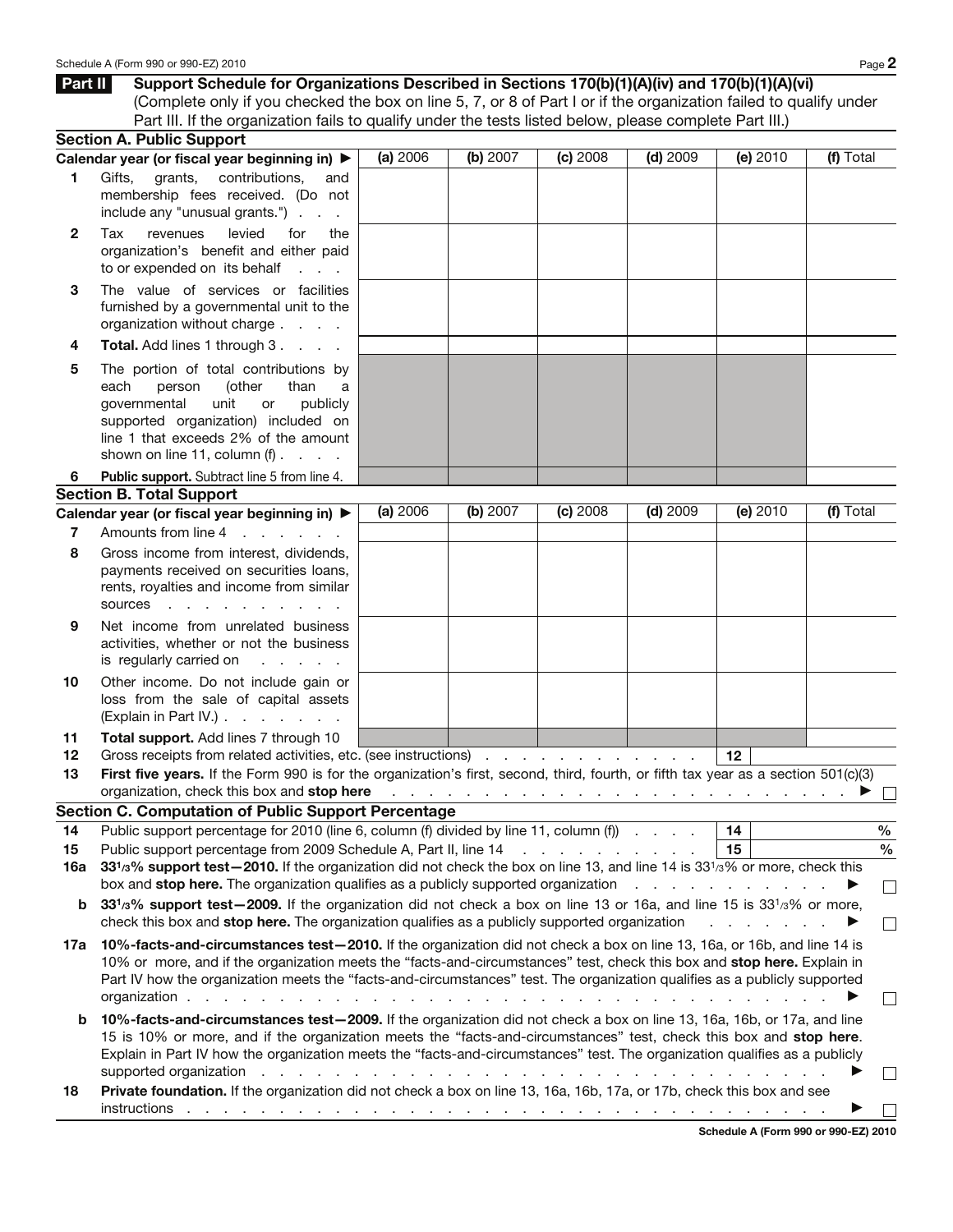## Part III Support Schedule for Organizations Described in Section 509(a)(2)

(Complete only if you checked the box on line 9 of Part I or if the organization failed to qualify under Part II. If the organization fails to qualify under the tests listed below, please complete Part II.)

|              | <b>Section A. Public Support</b>                                                                                                                                                                                                                                            |              |          |                                    |            |                                                                                          |                 |
|--------------|-----------------------------------------------------------------------------------------------------------------------------------------------------------------------------------------------------------------------------------------------------------------------------|--------------|----------|------------------------------------|------------|------------------------------------------------------------------------------------------|-----------------|
|              | Calendar year (or fiscal year beginning in) ▶                                                                                                                                                                                                                               | (a) 2006     | (b) 2007 | $(c)$ 2008                         | $(d)$ 2009 | (e) 2010                                                                                 | (f) Total       |
| 1.           | Gifts, grants, contributions, and membership fees<br>received. (Do not include any "unusual grants.")                                                                                                                                                                       | 11,511       | 10,160   | 10,245                             | 10,185     | 6,947                                                                                    | 49,048          |
| $\mathbf{2}$ | Gross receipts from admissions, merchandise<br>sold or services performed, or facilities<br>furnished in any activity that is related to the<br>organization's tax-exempt purpose                                                                                           | 69,419       | 66,309   | 50,093                             | 60,987     | 63,665                                                                                   | 310.473         |
| 3            | Gross receipts from activities that are not an<br>unrelated trade or business under section 513                                                                                                                                                                             | 0            | 0        | $\mathbf 0$                        | 0          | 0                                                                                        | 0               |
| 4            | Tax<br>levied<br>for<br>the<br>revenues<br>organization's benefit and either paid<br>to or expended on its behalf<br>$1 - 1 - 1$                                                                                                                                            | 0            | 0        | $\mathbf 0$                        | 0          | 0                                                                                        | 0               |
| 5            | The value of services or facilities<br>furnished by a governmental unit to the<br>organization without charge                                                                                                                                                               | 0            | 0        | $\mathbf 0$                        | 0          | 0                                                                                        | 0               |
| 6            | <b>Total.</b> Add lines 1 through 5.                                                                                                                                                                                                                                        | 80,930       | 76,469   | 60,338                             | 71,172     | 70,612                                                                                   | 359,521         |
| 7a           | Amounts included on lines 1, 2, and 3<br>received from disqualified persons                                                                                                                                                                                                 | 0            | 0        | $\mathbf 0$                        | 0          | 0                                                                                        | 0               |
| b            | Amounts included on lines 2 and 3<br>from other than disqualified<br>received<br>persons that exceed the greater of \$5,000<br>or 1% of the amount on line 13 for the year                                                                                                  | 0            | 0        | 0                                  | 0          | 0                                                                                        | 0               |
| C            | Add lines 7a and 7b<br>and the company of the company                                                                                                                                                                                                                       | $\mathbf{0}$ | $\bf{0}$ | $\mathbf 0$                        | $\bf{0}$   | 0                                                                                        | 0               |
| 8            | Public support (Subtract line 7c from<br>$line 6.)$                                                                                                                                                                                                                         |              |          |                                    |            |                                                                                          | 359,521         |
|              | <b>Section B. Total Support</b>                                                                                                                                                                                                                                             |              |          |                                    |            |                                                                                          |                 |
|              | Calendar year (or fiscal year beginning in) ▶                                                                                                                                                                                                                               | (a) 2006     | (b) 2007 | $(c)$ 2008                         | $(d)$ 2009 | (e) 2010                                                                                 | (f) Total       |
| 9            | Amounts from line 6<br>and a state of the state of the                                                                                                                                                                                                                      | 80,930       | 76,469   | 60,338                             | 71,172     | 70,612                                                                                   | 359,521         |
| 10a          | Gross income from interest, dividends,<br>payments received on securities loans, rents,<br>royalties and income from similar sources.                                                                                                                                       | 1,195        | 1,212    | 1,127                              | 519        | 24                                                                                       | 4,077           |
| b            | Unrelated business taxable income (less<br>section 511 taxes) from businesses<br>acquired after June 30, 1975                                                                                                                                                               | 0            | 0        | $\mathbf 0$                        | 0          | 0                                                                                        | 0               |
| C            | Add lines 10a and 10b<br>and a state of                                                                                                                                                                                                                                     | 1,195        | 1,212    | 1,127                              | 519        | 24                                                                                       | 4,077           |
| 11           | Net income from unrelated business<br>activities not included in line 10b, whether<br>or not the business is regularly carried on                                                                                                                                           | 850          | 0        | 0                                  | 0          | 0                                                                                        | 850             |
| 12           | Other income. Do not include gain or<br>loss from the sale of capital assets<br>(Explain in Part IV.)                                                                                                                                                                       | 91           | (235)    | 130                                | 159        | 0                                                                                        | 145             |
| 13           | Total support. (Add lines 9, 10c, 11,<br>and 12.) $\therefore$ $\therefore$ $\therefore$ $\therefore$ $\therefore$                                                                                                                                                          | 83,066       | 77,446   | 61,595                             | 71,850     | 70,636                                                                                   | 364,593         |
| 14           | First five years. If the Form 990 is for the organization's first, second, third, fourth, or fifth tax year as a section 501(c)(3)<br>organization, check this box and stop here                                                                                            |              |          |                                    |            | المناقب والمناقب والمناقب والمناقب والمناقب والمناقب والمناقب والمناقب والمناقب والمناقب |                 |
|              | <b>Section C. Computation of Public Support Percentage</b>                                                                                                                                                                                                                  |              |          |                                    |            |                                                                                          |                 |
| 15           | Public support percentage for 2010 (line 8, column (f) divided by line 13, column (f)                                                                                                                                                                                       |              |          |                                    |            | 15                                                                                       | 98.61 %         |
| 16           | Public support percentage from 2009 Schedule A, Part III, line 15                                                                                                                                                                                                           |              |          | and a series of the company of the |            | 16                                                                                       | 98.56 %         |
|              | Section D. Computation of Investment Income Percentage                                                                                                                                                                                                                      |              |          |                                    |            |                                                                                          |                 |
| 17           | Investment income percentage for 2010 (line 10c, column (f) divided by line 13, column (f)                                                                                                                                                                                  |              |          |                                    |            | 17                                                                                       | 1.12 %          |
| 18           | Investment income percentage from 2009 Schedule A, Part III, line 17                                                                                                                                                                                                        |              |          |                                    |            | 18                                                                                       | 1.17 %          |
| 19a          | 331/3% support tests - 2010. If the organization did not check the box on line 14, and line 15 is more than 331/3%, and line                                                                                                                                                |              |          |                                    |            |                                                                                          |                 |
| b            | 17 is not more than 33 <sup>1</sup> /3%, check this box and stop here. The organization qualifies as a publicly supported organization<br>331/3% support tests - 2009. If the organization did not check a box on line 14 or line 19a, and line 16 is more than 331/3%, and |              |          |                                    |            |                                                                                          | $\sqrt{ }$      |
|              | line 18 is not more than $3313%$ , check this box and stop here. The organization qualifies as a publicly supported organization                                                                                                                                            |              |          |                                    |            |                                                                                          | $\sqrt{ }$<br>▸ |
| 20           | Private foundation. If the organization did not check a box on line 14, 19a, or 19b, check this box and see instructions                                                                                                                                                    |              |          |                                    |            |                                                                                          | $\mathbf{I}$    |

Schedule A (Form 990 or 990-EZ) 2010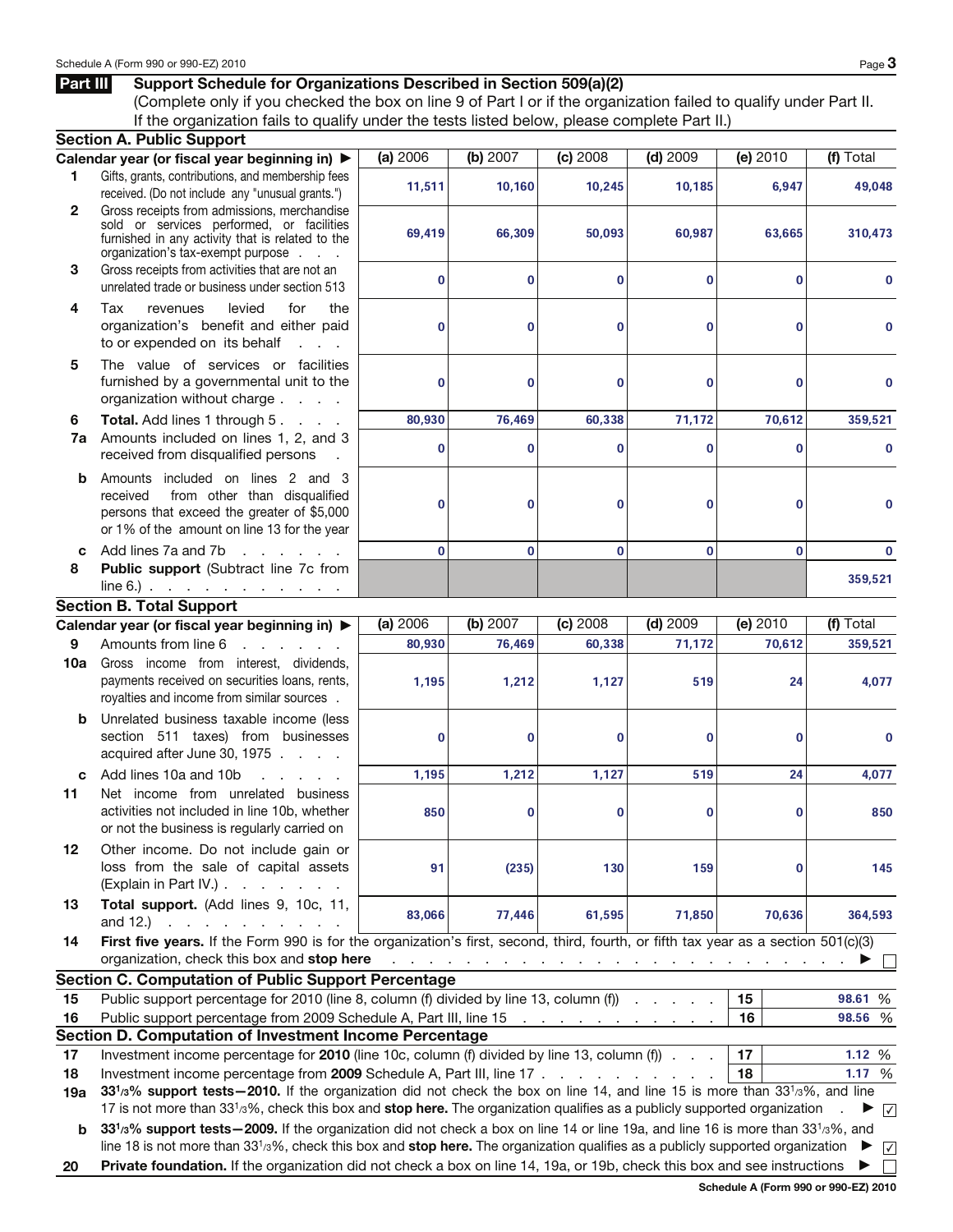| Schedule A (Form 990 or 990-EZ) 2010<br>Page 4 |                                                                                                                                                                                                                                           |  |  |  |  |  |  |
|------------------------------------------------|-------------------------------------------------------------------------------------------------------------------------------------------------------------------------------------------------------------------------------------------|--|--|--|--|--|--|
| <b>Part IV</b>                                 | Supplemental Information. Complete this part to provide the explanations required by Part II, line 10;<br>Part II, line 17a or 17b; and Part III, line 12. Also complete this part for any additional information. (See<br>instructions). |  |  |  |  |  |  |
|                                                | Sale of inventory (sweatshirts, miscellaneous clothing)                                                                                                                                                                                   |  |  |  |  |  |  |
|                                                | The YFSC's effective date of exemption is 11/4/2005; thus the 7/1/2010 to 6/30/2011 would be the 6th year the                                                                                                                             |  |  |  |  |  |  |
|                                                | organization is filing as a tax-exempt 501 (c) (3) organization.                                                                                                                                                                          |  |  |  |  |  |  |
|                                                |                                                                                                                                                                                                                                           |  |  |  |  |  |  |
|                                                |                                                                                                                                                                                                                                           |  |  |  |  |  |  |
|                                                |                                                                                                                                                                                                                                           |  |  |  |  |  |  |
|                                                |                                                                                                                                                                                                                                           |  |  |  |  |  |  |
|                                                |                                                                                                                                                                                                                                           |  |  |  |  |  |  |
|                                                |                                                                                                                                                                                                                                           |  |  |  |  |  |  |
|                                                |                                                                                                                                                                                                                                           |  |  |  |  |  |  |
|                                                |                                                                                                                                                                                                                                           |  |  |  |  |  |  |
|                                                |                                                                                                                                                                                                                                           |  |  |  |  |  |  |
|                                                |                                                                                                                                                                                                                                           |  |  |  |  |  |  |
|                                                |                                                                                                                                                                                                                                           |  |  |  |  |  |  |
|                                                |                                                                                                                                                                                                                                           |  |  |  |  |  |  |
|                                                |                                                                                                                                                                                                                                           |  |  |  |  |  |  |
|                                                |                                                                                                                                                                                                                                           |  |  |  |  |  |  |
|                                                |                                                                                                                                                                                                                                           |  |  |  |  |  |  |
|                                                |                                                                                                                                                                                                                                           |  |  |  |  |  |  |
|                                                |                                                                                                                                                                                                                                           |  |  |  |  |  |  |
|                                                |                                                                                                                                                                                                                                           |  |  |  |  |  |  |
|                                                |                                                                                                                                                                                                                                           |  |  |  |  |  |  |
|                                                |                                                                                                                                                                                                                                           |  |  |  |  |  |  |
|                                                |                                                                                                                                                                                                                                           |  |  |  |  |  |  |
|                                                |                                                                                                                                                                                                                                           |  |  |  |  |  |  |
|                                                |                                                                                                                                                                                                                                           |  |  |  |  |  |  |
|                                                |                                                                                                                                                                                                                                           |  |  |  |  |  |  |
|                                                |                                                                                                                                                                                                                                           |  |  |  |  |  |  |